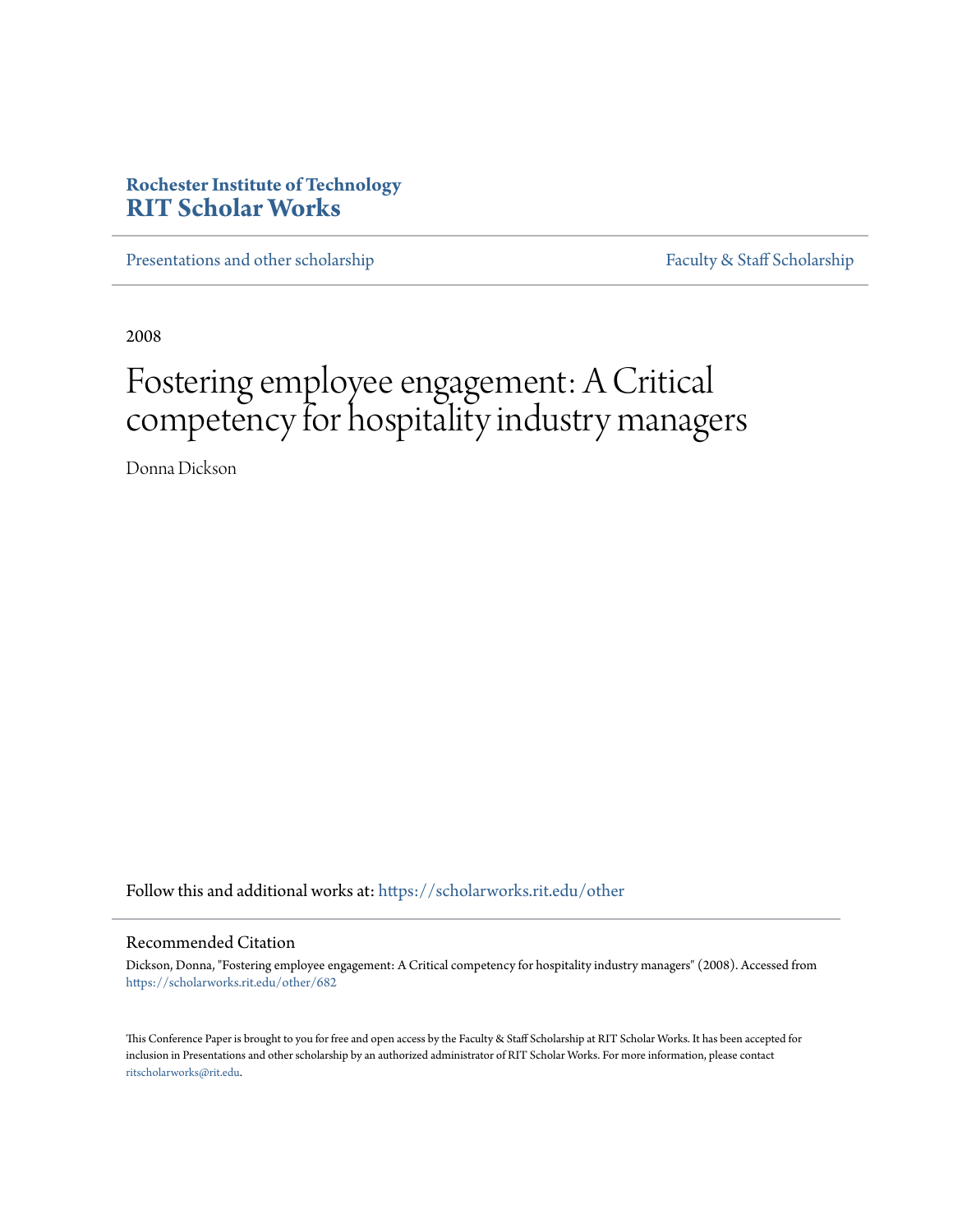# FOSTERING EMPLOYEE ENGAGEMENT: A CRITICAL COMPETENCY FOR HOSPITALITY INDUSTRY MANAGERS

Donna A. Dickson Rochester Institute of Technology Rochester, New York USA Email: dadism@rit.edu

#### *Abstract*

This conceptual paper explores the need for enterprises in the hospitality industry to have managers who are not only adept at the technical competencies required of them, but have significant capability in people management: more specifically, the ability to foster employee engagement. Employee engagement is characterized as a feeling of commitment, passion and energy, which translates to high levels of effort, persistence with even the most difficult tasks, exceeding expectations, and taking initiative. This literature review demonstrates that the result of engaged employees is profound. From lower turnover rates to higher productivity, the engaged employee is a valuable business asset.

**Key Words**: engagement, satisfaction, employees, onboarding, power, hospitality

#### *Introduction*

In the coming years, the most successful enterprises in the hospitality industry will have managers who are not only adept at the technical competencies required of them, but have significant capability in people management: more specifically, the ability to foster employee engagement.

Employee *satisfaction* is characterized as a feeling of gratification and contentment. Studies have demonstrated the link between employee satisfaction and customer satisfaction and profit.

Figure 1: Service Profit Chain (Heskett et al, 1994)



A study of the financial performance of organizations selected by Fortune magazine as the "Best Companies to Work for in America" between 1998 and 2005 found their stock portfolios outperformed industrymatched benchmarks. The author of the study, Alex Edmans of MIT's Sloan School of Management, concluded that employee satisfaction drives corporate performance (Renk, 2007).

While employee satisfaction is an important point of focus for hospitality managers, these managers must look beyond ensuring employee satisfaction to fostering employee engagement.

Employee *engagement* is characterized as a feeling of commitment, passion and energy, which translates to high levels of effort, persistence with even the most difficult tasks, exceeding expectations, and taking initiative. The result of engaging employees is profound. From lower turnover rates to higher productivity, the engaged employee is a valuable business asset.

#### *Methods*

A literature review was conducted of primary sources of research in the topics of a.) employee engagement and b.) challenges to engagement in the hospitality industry, isolating studies completed by independent sources, as well as company-sponsored research. Secondary sources were included in a literature review, to identify best-practice thinking related to employee engagement.

#### *Value of Employee Engagement*

In a recent study of employees around the globe, 59 percent of those who reported being engaged at work said they are committed to staying with their current company. Only 24 percent of those who consider themselves disengaged reported an intention to stay with their current employer (O'Neal and Gebauer, 2006). In an industry that reports turnover rates between 78 and 95 percent, any reduction in turnover would result in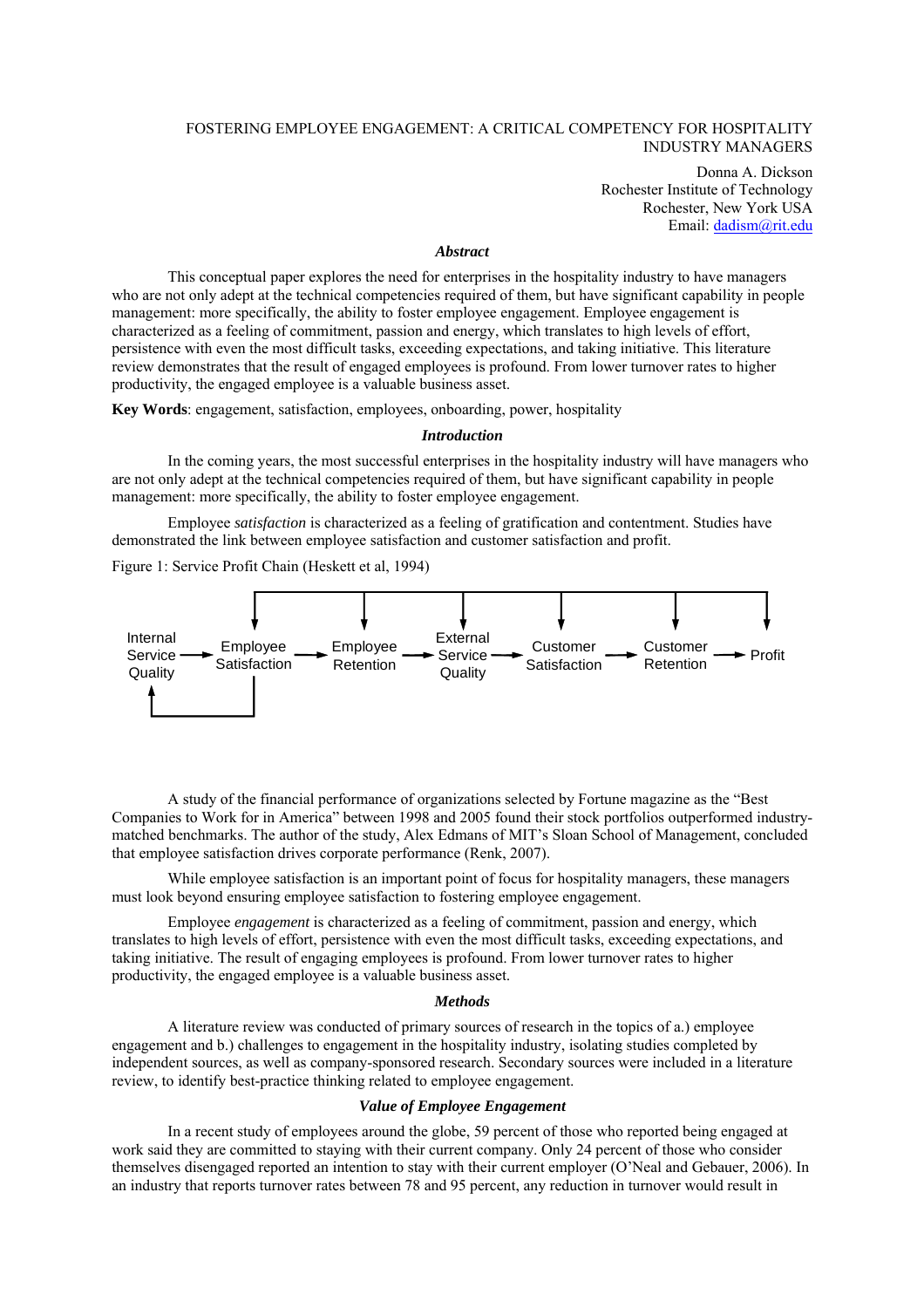significant cost savings, particularly when you consider that the cost associated with replacing the average employee is about 100 to 200 percent of that employee's salary (Renk, 2007).

 Twenty-five percent of the employees in an average organization report that they are "entirely turned off" by their job and 50 percent say they "do just enough to get by." That leaves only 25 percent who are enthusiastic (and therefore engaged). Even more eye opening is the fact that the 75 percent who are disengaged say they *want* to go "above and beyond" and help the company succeed (Bates, 2004). This desire to drive company success is based on our powerful and basic human need to connect with and contribute to something significant (Bates, 2004:46).

 Karl Fischer, regional Vice President, Human Resources for Marriott International reported that higher employee engagement at Marriott means a 12 percent higher revenue per compensation dollar, and a nine percent higher house profit margin. In addition, says Fischer, employee engagement means nine percent of their guests are less likely to experience a problem and 11 percent are more likely to return to a Marriott property (AH&LA Human Resources Committee, 2007).

 "An organization does not succeed because it is big or long established; it succeeds because there are people in it who love it, sleep it, dream it, and build future plans for it." (unknown). "<Companies> are realizing that they've wrung the rag of operational productivity almost dry," says business consultant and author Rick Smith (Bates 2005:47). Increased use of technology, process improvements, and programs like Six Sigma has enhanced employee productivity but the next frontier is employee engagement.

#### *Application of Employee Engagement to the Hospitality Industry*

 The problem, say many managers in the hospitality industry, is that since a majority of their employees see their jobs as stepping-stones to more permanent positions, no amount of effort will reduce turnover or fully engage them during their short tenure (Renk, 2007). Ii is reasonable to ask, therefore, whether fostering employee engagement is a worthwhile effort in an industry known for low paying, often temporary positions. Research conducted by The Incentive Research Foundation found that some businesses in the hospitality industry have dramatically lower retention rates than the average, as low as 53 percent turnover (IRF, 2002). By examining what is happening in these businesses that is unique, the study concluded that *employees who feel valued and supported* are less likely to leave (IRF, 2002). A recent study of employee alienation (synonymous with disengagement) in 595 quick-service restaurants found that employee alienation was not uniform across all those surveyed (DiPietro and Pizam, 2007). The authors of this study concluded that employee disengagement is not necessarily caused by the nature of the work (unpleasant working conditions, inconvenient hours, low pay) but instead, by the *leadership style and practices* in the organization (DiPietro and Pizam, 2007:15).

 At a Winning Workforces CEO Panel hosted in the United Stated, six leaders of successful organizations that employ low-income workers shared their strategies for engaging employees. These leaders attributed their significant business success (lower-than-industry-average turnover rates, decreased recruitment costs, balanced budgets, business growth) to employee engagement practices that include (Clark, n.d.):

- Expressing the value of everyone's contribution to the organization, regardless of role
- Holding high expectations for employee performance in every role
- Helping employees develop new capabilities

 The CEOs participating in the panel stressed that low-paying, low-skill jobs need not be experienced as dead-end drudgery for employees and that even the lowest income workers are looking for more than just money—they want to feel valued for the contributions they make (Clark, n.d.).

#### *Engaging Employees*

 According to DDI's recent publication, Creating a High Involvement Culture Through a Value Driven Change Process, moving to a highly engaged workplace culture requires organizations to find ways to unleash the talent and energy of employees at every level of the organization, while keeping them focused in a common direction (Rogers and Ferketish, 2007).

 ISR Consulting conducted an international survey to examine the nature and causes of employee engagement. They concluded that engagement, which they describe as a willingness to work hard and a desire to stay with the company, is a three-dimensional concept comprising (ISR, 2007):

- Cognitive: What do employees think about their company?
	- Is there an intellectual "fit" between each employee and the organization?<br>— De employees believe in the organization's goals and objectives and suppo
	- ― Do employees believe in the organization's goals and objectives and support the values for which the organization stands?
- Affective: What do employees feel about their company?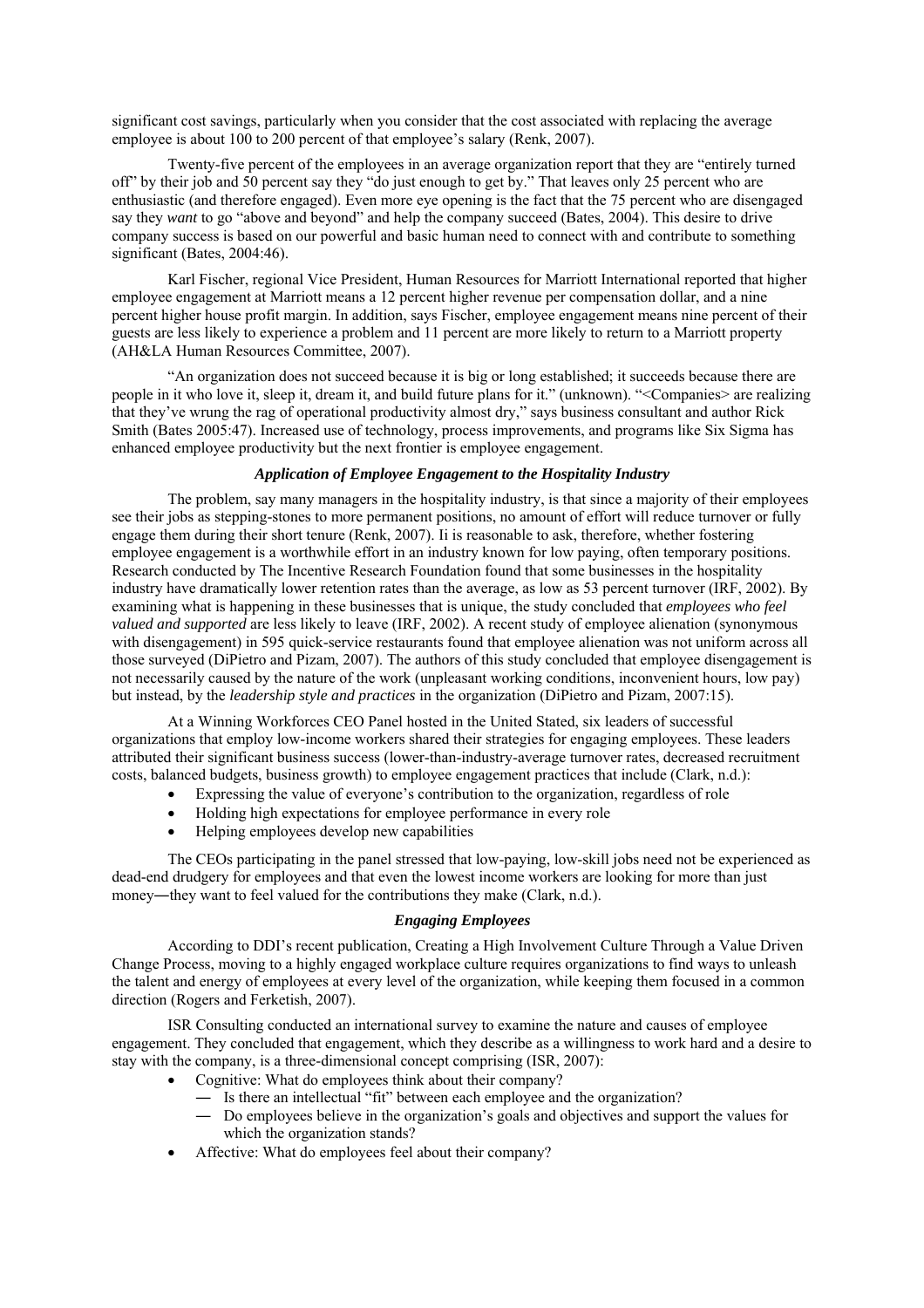- ― Is there an emotional "bond" between employees and the organization, which makes them proud to be a part of it?
- Would each employee recommend the organization as an employer?
- Behavioral: How do employees act in relation to their company?
	- ― There are two aspects of this dimension. One is whether employees exert the maximum effort in their work. The second is whether each employee intends to stay with the organization through successes and setbacks.

 Each of these three dimensions must be present, to some degree, to achieve high levels of employee engagement and for the company to fully realize the benefits of employee engagement (ISR 2007:3).

 Research shows that managers can directly address the cognitive and affective dimensions of this model, leading to the desired behavioral outcome, employee engagement.

 One method to influence the way employees think (cognitive) is to provide them with a clear understanding of the goals and values of the company, and to ensure they know what to do to help achieve the organizational goals. Doug Patrick, Vice President, Human Resources for Hyatt Hotels refers to this aspect of engaging employees as, "line of sight." (AH&LA Human Resources Committee 2007:21). He defines line of sight as understanding the company's business goals. At Hyatt, managers are encouraged to communicate frequently to their employees about company strategy and what employees have to do to help achieve strategic goals. Patrick reports that, at Hyatt, monthly communication from senior management fuels excitement about the company's future, increasing employee motivation in their daily efforts (AH&LA Human Resources Committee, 2007). Gallup's employee engagement survey (Q12) measures the degree to which employees know what is expected of them at work (the cognitive component of ISR's model). Nancy Sorrells achieved a remarkable turnaround at a Winegardner & Hammons Inc. hotel property in Dallas, Texas by focusing on this aspect of employee engagement. In less than 18 months, employee engagement, inspection scores, and profitability all increased after Sorrells helped the staff link their activities to the primary business goals for the property. These business goals included great guest experience, great work experience, profitability, product quality, and company growth (Wagner, 2005).

 Influencing the way employees feel means providing them with a sense of belonging, pride, and attachment to company. Fostering a sense of pride in the company is a cornerstone of Marriott Corporation's employee engagement strategy (AH&LA Human Resources Committee, 2007).

 Stefan Thau of the London Business School collaborated on a research study into the relationship between a sense of belonging in organizations and workplace behaviors. The study found that employees who have a sense of belonging at work behaved with higher levels of cooperation and teamwork than employees who do not have a sense of belonging. When employees do not feel they belong at work, it increases the likelihood of isolation, which leads to reduced productivity and may eventually lead to turnover (Thau et al, 2007).

 Interbrand, a UK-based international branding consultancy specializing in brand services and activities, commissioned a study of the role of pride in organizations. Their study found that feeling a sense of pride in where you work makes it more likely you will recommend the organization as an employer, recommend the products and services of the organization, and put in extra effort (Interbrand 2007). Their findings indicate that organizations that focus on producing the best products and services, set high standards for quality, make customers a priority, and treat employees respectfully were most likely to stimulate a sense of pride among their employees (Interbrand 2007:9).

 In an "experience economy," where frontline employees play a significant role in delivering the experience promised by the company's brand marketing (VersantWorks, 2007), building a sense of pride among employees may be even more vital in the hospitality industry than in other industries.

#### *Using employee onboarding strategies to describe goals and ensure employee fit*

 Unlike traditional new employee orientation programs, onboarding focuses on all of the activities and experiences a new employee is exposed to in the first three to six months of employment.

 Employees should be introduced to the business strategy on their first day of employment according to Michael Murphy, an executive at the Marriott Corporation, which was voted among the 100 Best Companies to Work For in 2008 by Fortune magazine. Most managers are so focused on making sure their new employees understand the tasks they were hired to perform that they forget to teach other important things like how each employee's role contributes to business success, or what behaviors are in support of the brand promise. By explaining information such as the objectives and priorities of each department, managers can have a positive impact on new employee productivity and morale (Lawton, 2007).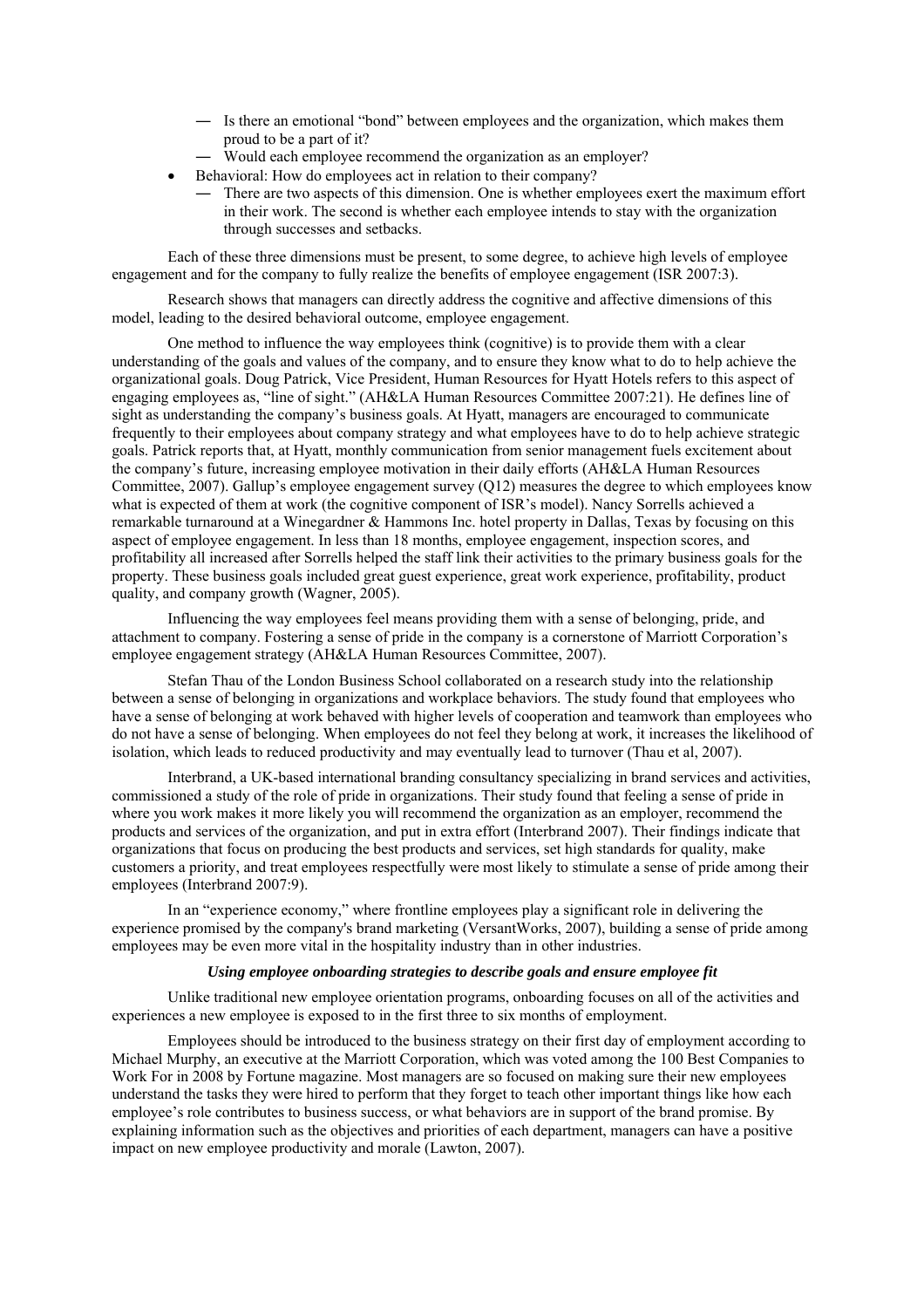According to Lawton, a consultant with Cubiks, an international assessment and development consultancy firm, the critical messages managers should share with new employees, even if informally, during the onboarding process include (Lawton, 2007):

- What is the ultimate goal of the organization?
- What does the company deliver?
- How does this company differ from the competition?
- What is our brand strategy and how can you deliver on the brand promise?
- How do each of the units in the company interact to ensure the service is created and the customer is satisfied?
- What values does the company promote above all others and how are employees expected to embody these values?
- Where does your role fit in the delivery chain?
- What do the people upstream and downstream in the delivery chain need?
- How does what you do or fail to do affect our ability to achieve business success?

 Lawton also suggests appointing a mentor for every new employee: a trusted, experienced employee who can answer questions and reinforce the key messages (Lawton, 2007).

 The Human Capital Institute maintains that the onboarding process can engage new employees if it addresses two things (Jones 2006:2):

- 1. Emotional take-aways
	- ― Does it leave new employees confused and frustrated or confident and excited?
- 2. Perceptual take-aways
	- ― Is the process so disorganized and boring that new employees are left with the perception that the organization is second-rate? Or is the perception that of a high quality, well-managed company with clear goals that new employees can take pride in?

 Research in the field of employee engagement indicates efforts on the part of managers will pay off to the organization. According to Hunter Douglass, which cut their six-month turnover rate from 70 percent to 16 percent, the answer is yes. They instituted a more formal onboarding process and saw improved attendance and productivity as well as reduced turnover. Designed Blinds had similar results after improving their approach to new employee orientation. Their annual turnover rate went from a staggering 200 percent to just 8 percent (Jones. 2006).

# *Appropriate use of power to positively impact how employees feel about the company*

The Road to an Engaged Workforce defines eight drivers of employee satisfaction and engagement, including effective utilization of power by managers. Oakley, one of the authors of the study, asserts that employees are more likely to be engaged if they perceive their manager has technical expertise (expert power) and managerial competence (referent power) (Oakley and Cozzani, 2004).

 "We haven't changed how we manage employees in 100 years," says Curt Coffman, the employee engagement global practice leader for the Gallup organization. "The premise has been: I, as the manager, have all the power. Just do it. For many employees today, it is a turnoff." (Bates 2004:47).

 A study of employee alienation (*dis*engagement) in the quick-service restaurant sector determined, "that despite the monotonous and unchallenging nature of many hospitality jobs, employees do not have to feel alienated from their work." (DiPietro and Pizam, 2007:15). According to the authors of the study, "proper leadership style leads to employee engagement." (DiPietro and Pizam, 2007:15). This style, the authors describe, is characterized as transformational leadership, or one in which the leader exercises referent power instead of coercive or reward power.

 Alan Momeyer, Vice President, Human Resources for Loews Corporation quoted a survey completed by Career Systems International that showed pride in the organization, its mission, and product, *as well as* a great boss leads people to stay with a company (AH&LA Human Resources Committee, 2007).

While it is appropriate to use different types of managerial power in different situations, employee engagement is most likely the result when a manager exercises expert or referent power.

Figure 2. Types of power and their likely outcome (Yukl, 1989)

| <b>Power Type</b> | <b>Definition</b>                                                                                                    | <b>Likely Outcome</b>           |
|-------------------|----------------------------------------------------------------------------------------------------------------------|---------------------------------|
| <b>Authority</b>  | Managers make legitimate requests as necessary because,<br>in accepting employment, followers have agreed to be led. | Resistance<br><i>Compliance</i> |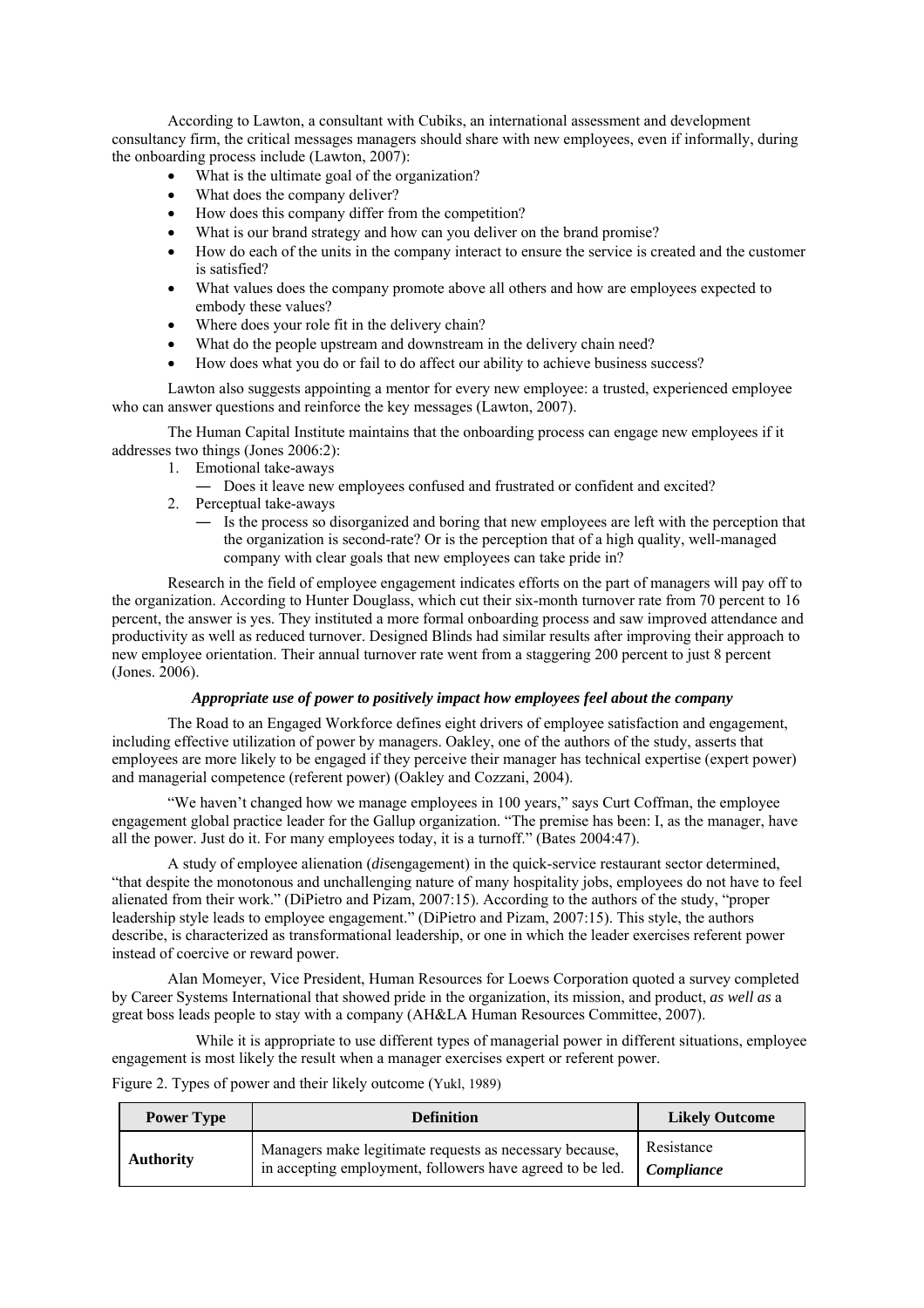|                       |                                                                                                             | Engagement                                    |
|-----------------------|-------------------------------------------------------------------------------------------------------------|-----------------------------------------------|
| Coercive power        | Managers affect others by punishing or withholding<br>resources.                                            | <b>Resistance</b><br>Compliance<br>Engagement |
| <b>Expert power</b>   | People are willing to follow because they believe that the<br>manager knows what is best.                   | Resistance<br>Compliance<br>Engagement        |
| <b>Reward power</b>   | Managers influence others by using formal incentives and<br>reinforcements.                                 | Resistance<br>Compliance<br>Engagement        |
| <b>Referent power</b> | A manager's values, integrity and vision create loyalty, a<br>natural followership, and a desire to please. | Resistance<br>Compliance<br><i>Engagement</i> |

# *Conclusions*

 Efforts by hospitality industry managers to engage their employees are likely to result in measurable improvements to the bottom line. Devoting time and energy to acquaint new employees with the company goals, brand strategy, and the ways in which their role directly affects business success will focus them in a common direction and increase motivation in their daily efforts. Building expert and referent power, by demonstrating integrity and earning the respect of their employees, will create a work environment where employees feel a sense of belonging, and the level of engagement increases.

#### **REFERENCES**

- American Hotel & Lodging Association Human Resources Committee (2007, November). *Engaging the employee*. Presentation at the International Hotel/Motel & Restaurant Show, New York, NY.
- Bates, Steve. (2004). Getting engaged. *HR Magazine*. 49(2); 44-51.
- Clark, M. Corbitt, (n.d.). *Building a great workplace for low-income workers. Winning Workplaces*. Retrieved February 5, 2008, from http://www.winningworkplaces.org/library/features/great\_wp\_li\_workers.php
- DiPietro, R. & Pizam, A. (2007). Employee alienation in the quick service restaurant industry. *Journal of Hospitality & Tourism Research*, 32(1); 1-18.
- Forum for People Performance Management and Measurement. (2004). The path to employee engagement. In *Forum for People Performance Management and Measurement*. Retrieved December 26, 2007, from http://www.performanceforum.org/The\_Path\_to\_Employee\_Engagement.60.0.html
- Heskett, J. L., Jones, T. O., Loveman, G. W., Sasser Jr., W. E., & Schlesinger, L. A. (1994). Putting the serviceprofit chain to work. *Harvard Business Review, 72*(2); 164-170.
- Incentive Research Foundation (2002). *Motivation in the hospitality industr*y. Retrieved February 14, 2008, from http://www.incentivecentral.org/employees/whitepapers/motivation\_in\_the\_hospitality\_industry.1903. html
- Interbrand. (2007). *Who cares whether they care? A study of the effect of pride in organizations*. Retrieved April 6, 2008, from http://www.ourfishbowl.com/images/surveys/IBInside\_Whocares.pdf
- International Survey Research. (n.d.). *Creating competitive advantage from your employees: A global study of employee engagement*. Retrieved December 26, 2007, from http://www.isrinsight.com/pdf/insight/Engagement white Paper-US Singles.pdf